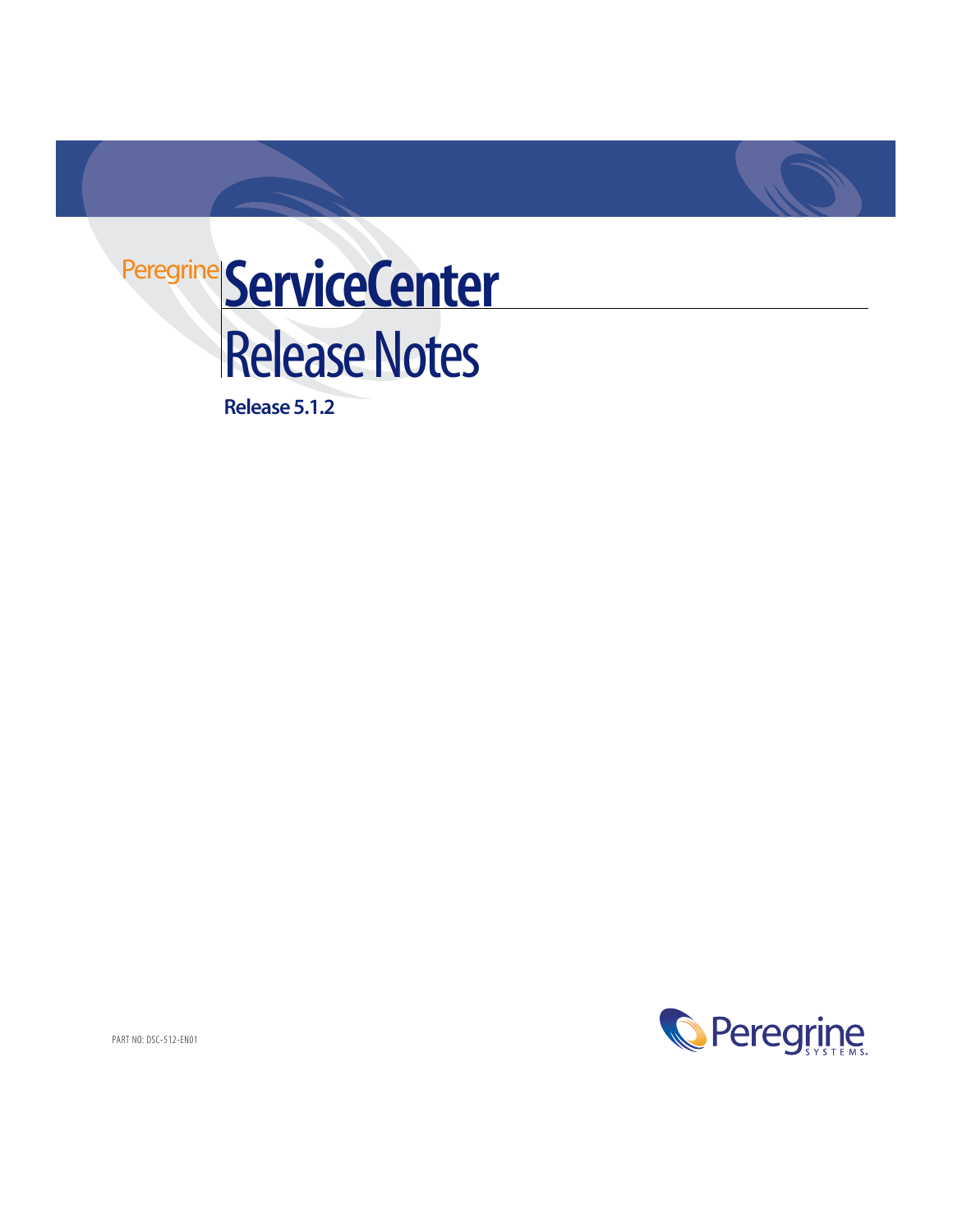PLEASE READ THE FOLLOWING MESSAGE CAREFULLY BEFORE INSTALLING AND USING THIS PRODUCT. THIS PRODUCT IS COPYRIGHTED PROPRIETARY MATERIAL OF PEREGRINE SYSTEMS, INC. ("PEREGRINE"). YOU ACKNOWLEDGE AND AGREE THAT YOUR USE OF THIS PRODUCT IS SUBJECT TO THE SOFTWARE LICENSE AGREEMENT BETWEEN YOU AND PEREGRINE. BY INSTALLING OR USING THIS PRODUCT, YOU INDICATE ACCEPTANCE OF AND AGREE TO BE BOUND BY THE TERMS AND CONDITIONS OF THE SOFTWARE LICENSE AGREEMENT BETWEEN YOU AND PEREGRINE. ANY INSTALLATION, USE, REPRODUCTION OR MODIFICATION OF THIS PRODUCT IN VIOLATION OF THE TERMS OF THE SOFTWARE LICENSE AGREEMENT BETWEEN YOU AND PEREGRINE IS EXPRESSLY PROHIBITED.

Information contained in this document is proprietary to Peregrine Systems, Incorporated, and may be used or disclosed only with written permission from Peregrine Systems, Inc. This book, or any part thereof, may not be reproduced without the prior written permission of Peregrine Systems, Inc. This document refers to numerous products by their trade names. In most, if not all, cases these designations are claimed as Trademarks or Registered Trademarks by their respective companies.

Peregrine Systems, AssetCenter, AssetCenter Web, BI Portal, Dashboard, Get-It, Peregrine Mobile, and ServiceCenter are registered trademarks of Peregrine Systems, Inc. or its subsidiaries.

Microsoft, Windows, Windows NT, Windows 2000, SQL Server, and names of other Microsoft products referenced herein are trademarks or registered trademarks of Microsoft Corporation. Oracle is a registered trademark of Oracle Corporation.

zlib software copyright © 1995-2004 Jean-loup Gailly and Mark Adler ServiceCenter includes cryptographic software written by Eric A. Young (eay@cryptsoft.com). ServiceCenter includes software written by Tim J. Hudson (tjh@cryptsoft.com). Spell Checker copyright © 1995-2004 Wintertree Software Inc. Smack software copyright © Jive Software, 1998-2004. SVG Viewer , Mozilla JavaScript-C (SpiderMonkey), and Rhino software Copyright © 1998-2004 The Mozilla Organization. OpenSSL software copyright (c) 1998-2004 The OpenSSL Project. All rights reserved. MX4J software copyright © 2001-2004 MX4J Team. All rights reserved. JFreeChart software © 2000-2004, Object Refinery Limited. All rights reserved. JDOM software copyright © 2000 Brett McLaughlin, Jason Hunter. All rights reserved. LDAP, OpenLDAP, Java, and the Netscape Directory SDK Copyright © 1995-2004 Sun Microsystems, Inc. Japanese Morphological Analyzer ©2004 Basis Technology Corp. The Sentry Spelling-Checker Engine Copyright © 2000 Wintertree Software Inc. CoolMenu software copyright © 2001 Thomas Brattli. All rights reserved. Coroutine Software for Java owned by Neva Object Technology, Inc. and is protected by US and international copyright law. Crystal Reports Pro and Crystal RTE software © 2001 Crystal Decisions, Inc., All rights reserved. Eclipse software (c) Copyright (c) 2000, 2004 IBM Corporation and others. All rights reserved. Copyright (C) 2001-2004 Kiran Kaja and Robert A. van Engelen, Genivia inc. All rights reserved. WebFX Software copyright 2004 Emil A. Eklund and Erik Arvidsson. This product includes software developed by the Indiana University Extreme! Lab (<http://www.extreme.indiana.edu/>).

This document and the related software described in this manual are supplied under license or nondisclosure agreement and may be used or copied only in accordance with the terms of the agreement. The information in this document is subject to change without notice and does not represent a commitment on the part of Peregrine Systems, Inc. Contact Peregrine Systems, Inc., Customer Support to verify the date of the latest version of this document. The names of companies and individuals used in the sample database and in examples in the manuals are fictitious and are intended to illustrate the use of the software. Any resemblance to actual companies or individuals, whether past or present, is purely coincidental. If you need technical support for this product, or would like to request documentation for a product for which you are licensed, contact Peregrine Systems, Inc. Customer Support by email at [support@peregrine.com](mailto:support@peregrine.com). If you have comments or suggestions about this documentation, contact Peregrine Systems, Inc. Technical Publications by email at [doc\\_comments@peregrine.com](mailto:doc_comments@peregrine.com). This edition of the document applies to version 5.1.2 of the licensed program.

Peregrine Systems, Inc. 3611 Valley Centre Drive San Diego, CA 92130 Tel 800.638.5231 or 858.481.5000 Fax 858.481.1751 www.peregrine.com

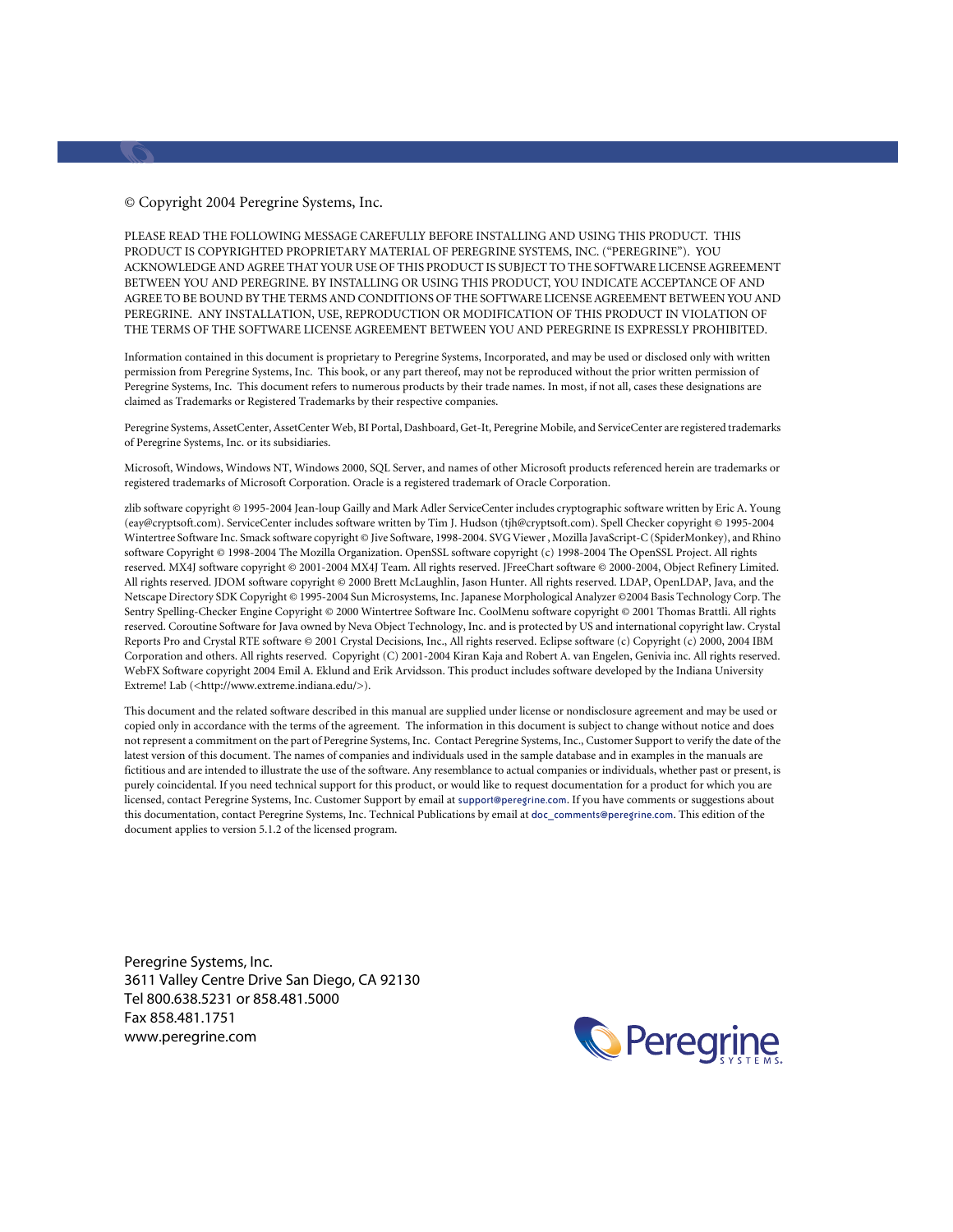# **Contents**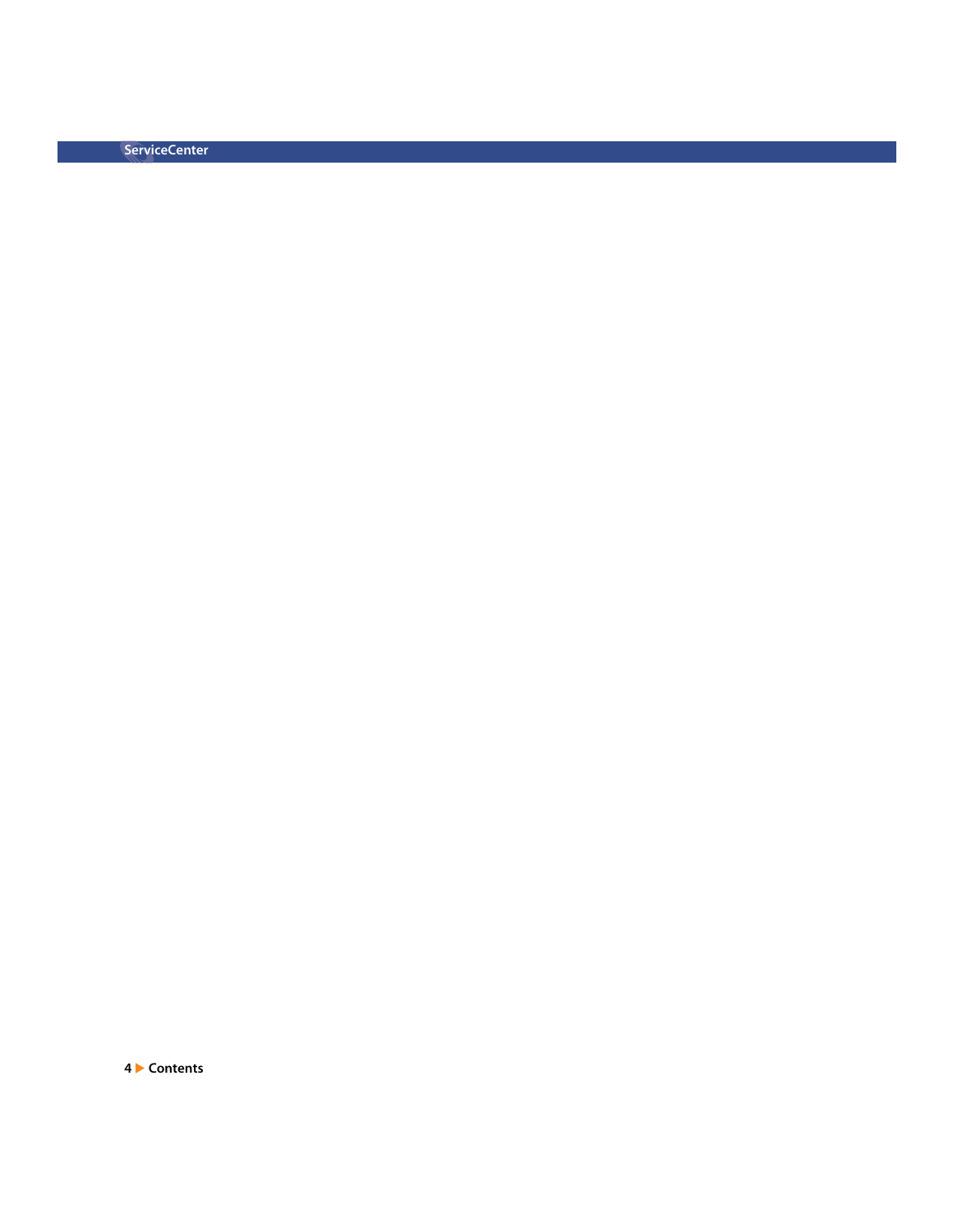# <span id="page-4-0"></span>ServiceCenter 5.1.2 Release Notes

Welcome to Peregrine Systems, Inc.'s ServiceCenter 5.1.2 maintenance release. The media shipped is the RTE (SC 5.1.2). The packing list included with your shipment identifies the media shipped to your site.

# <span id="page-4-1"></span>**Highlights of this maintenance release**

ServiceCenter 5.1.2 includes, among others, the following Software Change Requests (SCRs):

- The Java Client now runs on Java Runtime Environment (JRE), Version 1.4 (including additional benefits for Section 508 accessibility).
- Customer requested enhancements and fixes in LDAP support
- Customer requested enhancements and fixes in Load Manager
- Customer requested enhancements and fixes to attachment processing

You can view these and other SCRs for this release, as well as those for ServiceCenter releases 4.0 and above, on Peregrine's CenterPoint Web site. See *[Searching for SCRs](#page-4-2)*, in the next section, for instructions.

### <span id="page-4-2"></span>**Searching for SCRs**

For this release (like all ServiceCenter releases from 4.0 and above), you can search for details of corrections and enhancements that were implemented within the release via Peregrine's CenterPoint Web, found at:

<http://support.peregrine.com>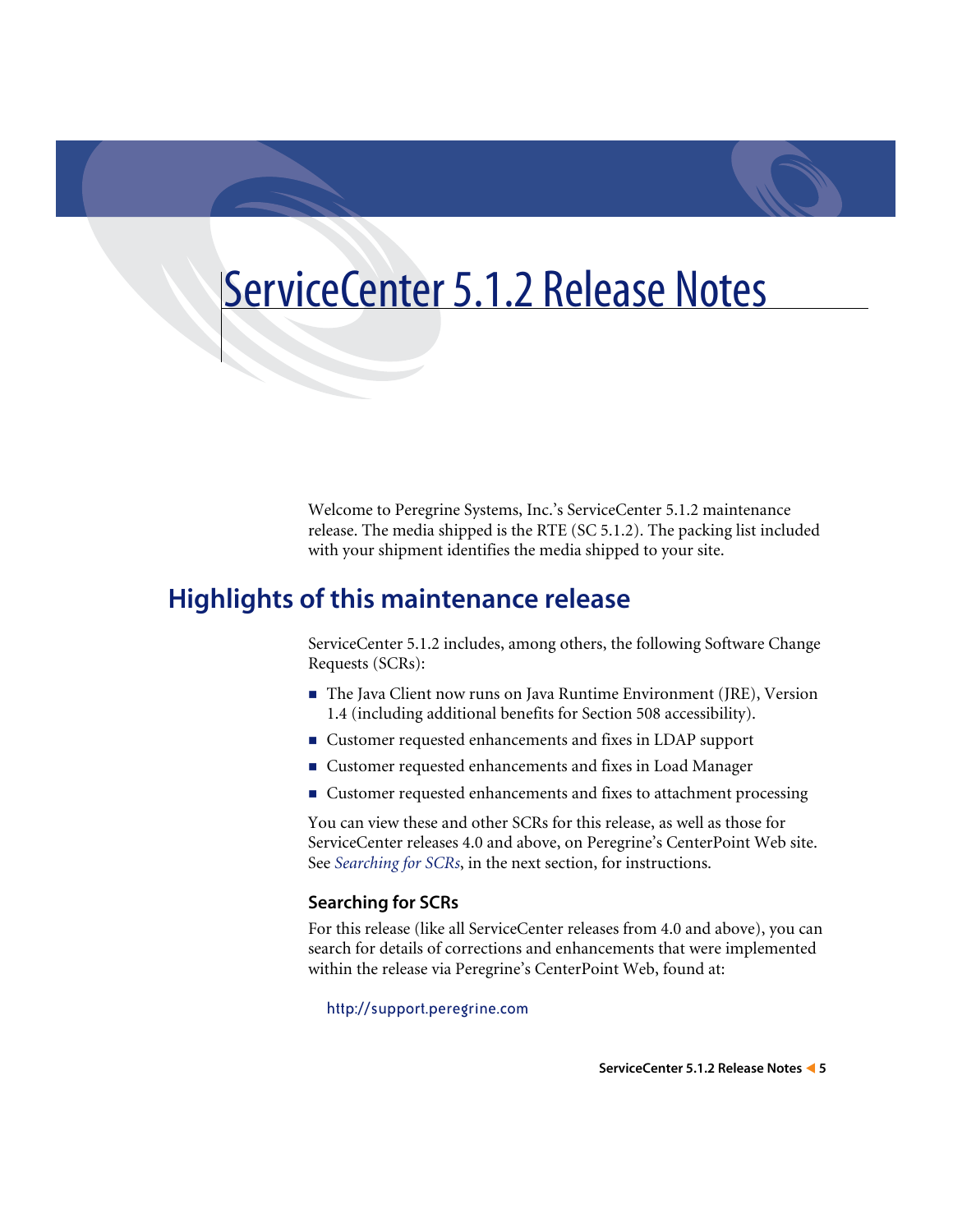### **After logging in with your login and password**

- **1** From Support Home, select **ServiceCenter** from the **Choose a product** list in the left panel.
- **2** Select **View SCRs** from the left panel.
- **3** Follow the search Instructions for entering criterion (for example, SCR number, Incident ticket number, or a keyword) and click **Search**.

Your browser displays a report of SCRs matching the search criteria.

# <span id="page-5-0"></span>**Known issues**

You can read about Known issues in the knowledge entries accessible through Peregrine's CenterPoint Web site.

The following is a summary of selected known issues for the ServiceCenter 5.1.2. For details of cause and the work-around, see the complete Knowledge Article, available via CenterPoint Web. See *[Searching for Known Issue](#page-7-1)  [knowledge entries](#page-7-1)* on page 8.

| <b>Document ID</b> | <b>Known Issue</b>                                                                                                                                                                                                                                               | Workaround                                                                                                                                                                                     |
|--------------------|------------------------------------------------------------------------------------------------------------------------------------------------------------------------------------------------------------------------------------------------------------------|------------------------------------------------------------------------------------------------------------------------------------------------------------------------------------------------|
|                    | S9W-W1Q-9W7C Running JAWS, Version 5.0 with the<br>Version 5.1.2 Java client and Version<br>1.4.x Java Runtime Environment (JRE)<br>causes 100% CPU time usage.                                                                                                  | Download and install the latest updates<br>for JAWS, Version 5.0, from the Freedom<br>Scientific Web site at the follow Web site:<br>http://www.freedomscientific.com/fs<br>downloads/jaws.asp |
| S9Y-M18-KNXH       | When launching the Java client browser<br>using Netscape, version $7.x$ from a Web<br>server, the launch process terminates<br>before completion.                                                                                                                | Copy the files SCJavaLaunch.htm and<br>scjava.htm to your local drive. You must<br>copy the two files to the same location.<br>You can then launch SCJavaLaunch.htm<br>from your local drive.  |
| S9Z-810-L1OC       | On Windows XP, users can experience a<br>slow or partial screen refresh rate when<br>running the 5.1.2 Java Client with<br>Runtime Environment (JRE), Version<br>1.4.x. This only occurs when using<br>Microsoft Outlook with the Office<br>Assistant turned on. | Turn off or disable the Microsoft Office<br>Assistant.                                                                                                                                         |

#### **Knowledge Articles for ServiceCenter 5.1.2**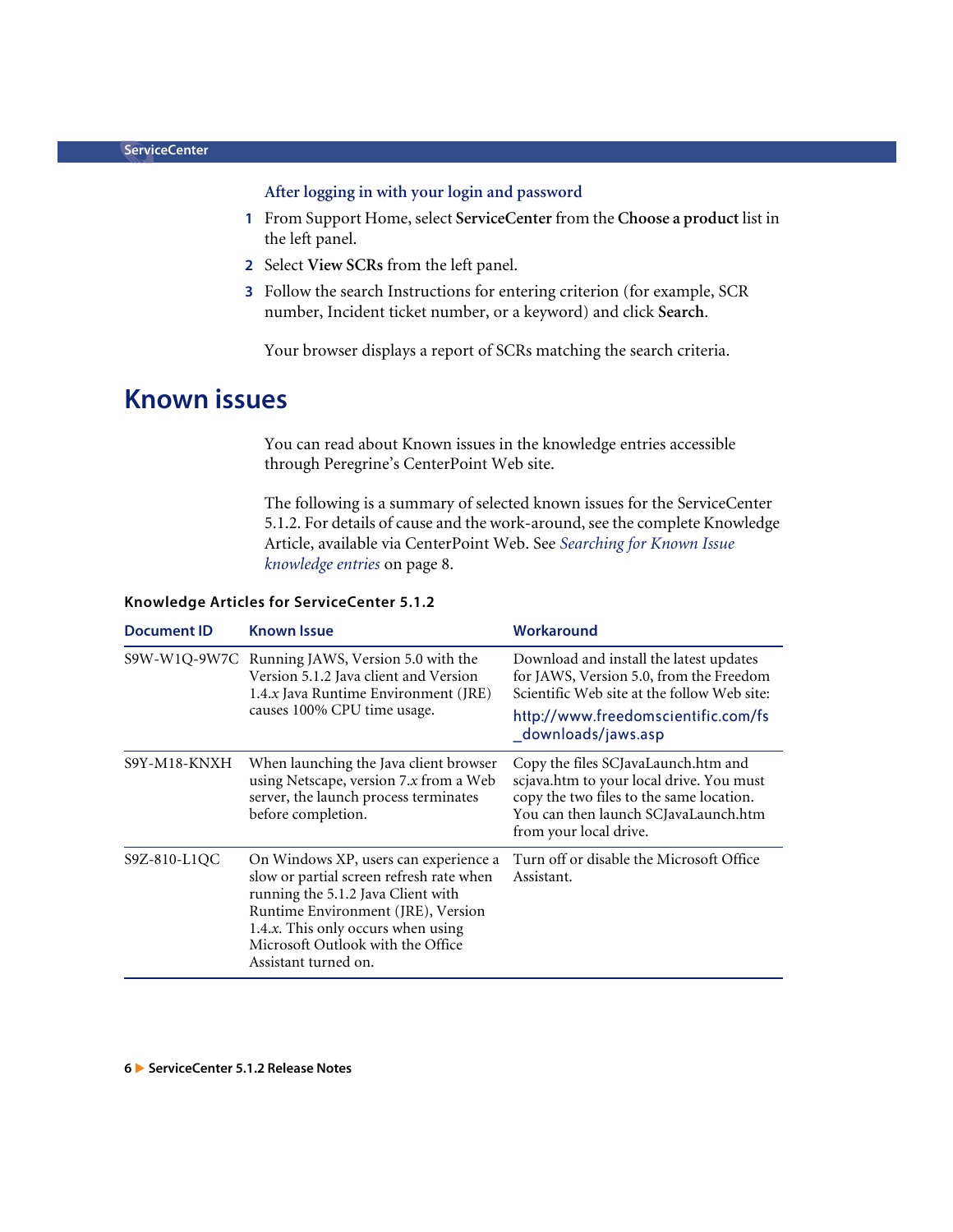| <b>Document ID</b> | <b>Known Issue</b>                                                                                                                                                                                                                    | Workaround                                                                                                                                                                                                 |
|--------------------|---------------------------------------------------------------------------------------------------------------------------------------------------------------------------------------------------------------------------------------|------------------------------------------------------------------------------------------------------------------------------------------------------------------------------------------------------------|
| S9Z-829-Y3R9       | When running JAWS 5.0 with the 5.1.2<br>Java client, JAWS does not read array of<br>Label objects. Users cannot correctly tab<br>into labels when the labels are not<br>attached to a text button, a radio button,<br>or a check box. | Replace Array of Label objects with array<br>of TextField objects to enable users to tab<br>into TextField objects.                                                                                        |
| S9Z-C1D-CKS7       | When exiting the Java client browser by<br>clicking on the close window $(X)$ button<br>in the browser, you might experience<br>problems relaunching the next instance<br>of the Java client browser.                                 | You must shutdown the ServiceCenter<br>Java client by clicking File -> Exit Service<br>Center from the pull-down menu or by<br>clicking the Close button (F3) from the<br>ServiceCenterJava client window. |
| S9Z-H1S-BJA7       | The Add button to add a custom<br>dictionary when using the spell check<br>feature is disabled. An error displays<br>when attempting to add a custom<br>dictionary because the spell check feature<br>is expecting a non-empty file   | Create a non-empty file to load as your<br>custom dictionary.                                                                                                                                              |
| S9Z-M1B-AYTG       | On a Windows XP platform, Web<br>addresses cannot be redirected to a local<br>path from outside the host. No error<br>message is displayed.                                                                                           | Use Microsoft Internet Explorer tools to<br>manually add a trusted Web site address<br>when using the Java client browser with<br>the version 1.4.x plugin on a Windows XP<br>platform.                    |
|                    |                                                                                                                                                                                                                                       | Perform the following steps to manually<br>add a trusted site in Microsoft Internet<br>Explorer:                                                                                                           |
|                    |                                                                                                                                                                                                                                       | 1 Launch Microsoft Internet Explorer.<br>2 From the pull-down menu, select Tools<br>-> Internet Options                                                                                                    |
|                    |                                                                                                                                                                                                                                       | 3 Click the Security tab<br>4 Select the Trusted Sites icon                                                                                                                                                |
|                    |                                                                                                                                                                                                                                       | 5 Click the Sites button to display the<br>Trusted Sites dialog.                                                                                                                                           |
|                    |                                                                                                                                                                                                                                       | 6 From the Trusted Sites dialog, manually<br>type or paste the Web address, prefaced<br>by https://, in the Add this Web site to the<br><i>zone</i> text box.                                              |
|                    |                                                                                                                                                                                                                                       | 7 Select or deselect the check box labeled<br>Require server verification (https:) for all<br>sites in this zone dialog.                                                                                   |
|                    |                                                                                                                                                                                                                                       | 8 Click the Add button to trust the site.                                                                                                                                                                  |
|                    |                                                                                                                                                                                                                                       | You can now successfully view the target<br>page.                                                                                                                                                          |

## **Knowledge Articles for ServiceCenter 5.1.2**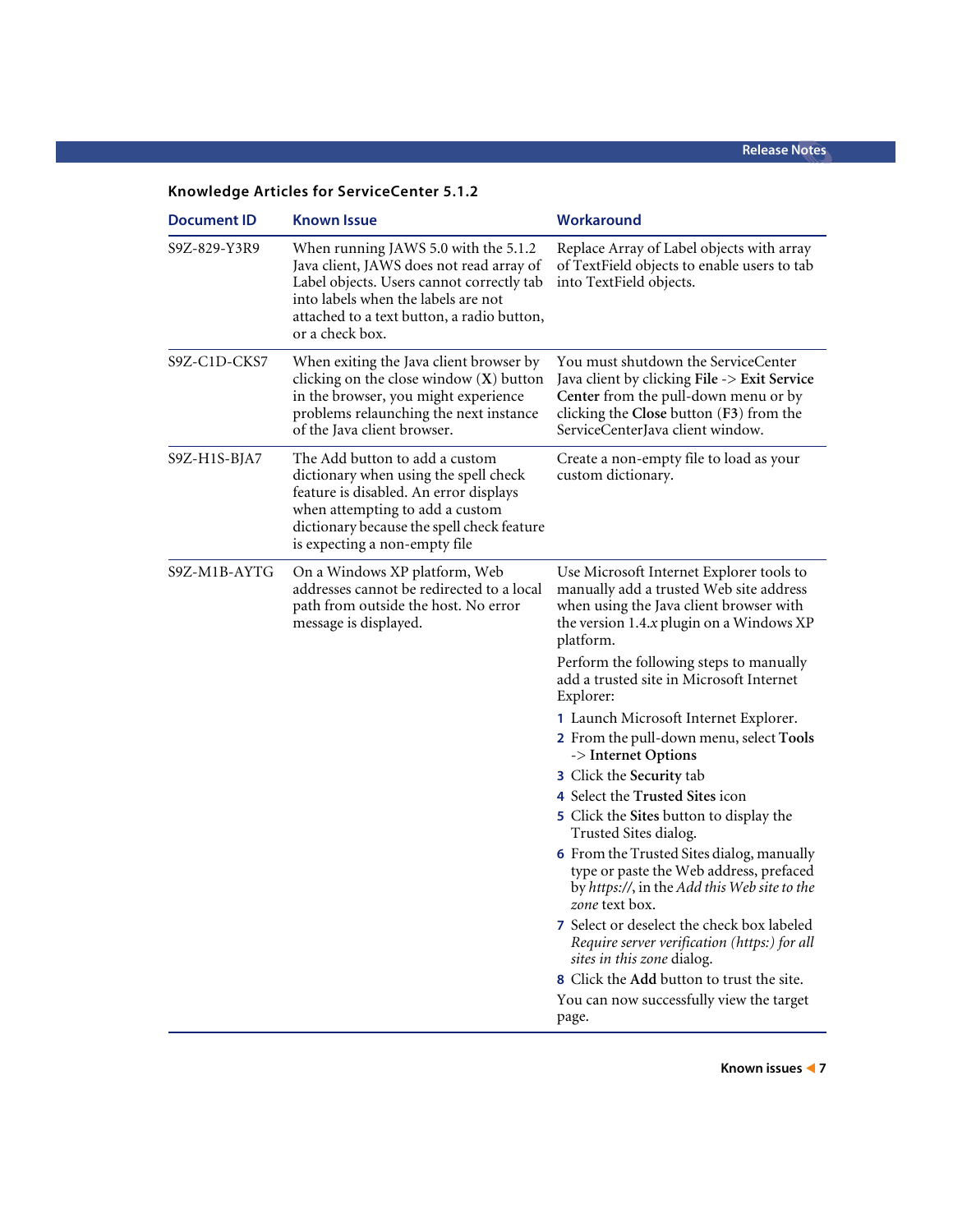#### <span id="page-7-1"></span>**Searching for Known Issue knowledge entries**

You can view a list of known issues for this and previous releases by searching the knowledge base on Peregrine's CenterPoint Web site at:

<http://support.peregrine.com>

#### **After logging in with your login and password**

- **1** From Support Home, select **Advanced Search** under **Knowledge Search Base**.
- **2** Select **ServiceCenter (KB & Documentation)** for step 1.
- **3** Select **Search All knowledge Sources** for step 2.
- **4** Select 5.1.2 for step 2.
- **5** Enter Known Issues as the Search Criteria.
- **6** Click on a knowledge entry to open it.

If you know the Document ID for a specific knowledge entry (for example, one shown in the following table), you can use that as search criteria to retrieve a specific article. Type in the Document ID enclosed in double quotes, for example, "S7F-W16-8GSN".

# <span id="page-7-0"></span>**Considerations for upgrading to this release**

ServiceCenter 5.1.2 is an RTE-only service pack release and therefore does not require the use of the Application Upgrade Utility for upgrading. Install this release from the media supplied for your platform and select the Update option. You can upgrade the RTE portion of your system without also upgrading the applications.

#### **Updating server and clients**

You can install 5.1.2 to either the server, the clients, or both. However, to get the full benefit of the release, or if you are currently running a version of ServiceCenter that is prior to SC 4.0, you need to update both the server and clients.

For further details upgrading ServiceCenter, see the *ServiceCenter 5.1 Upgrade Utility Implementation Guide*.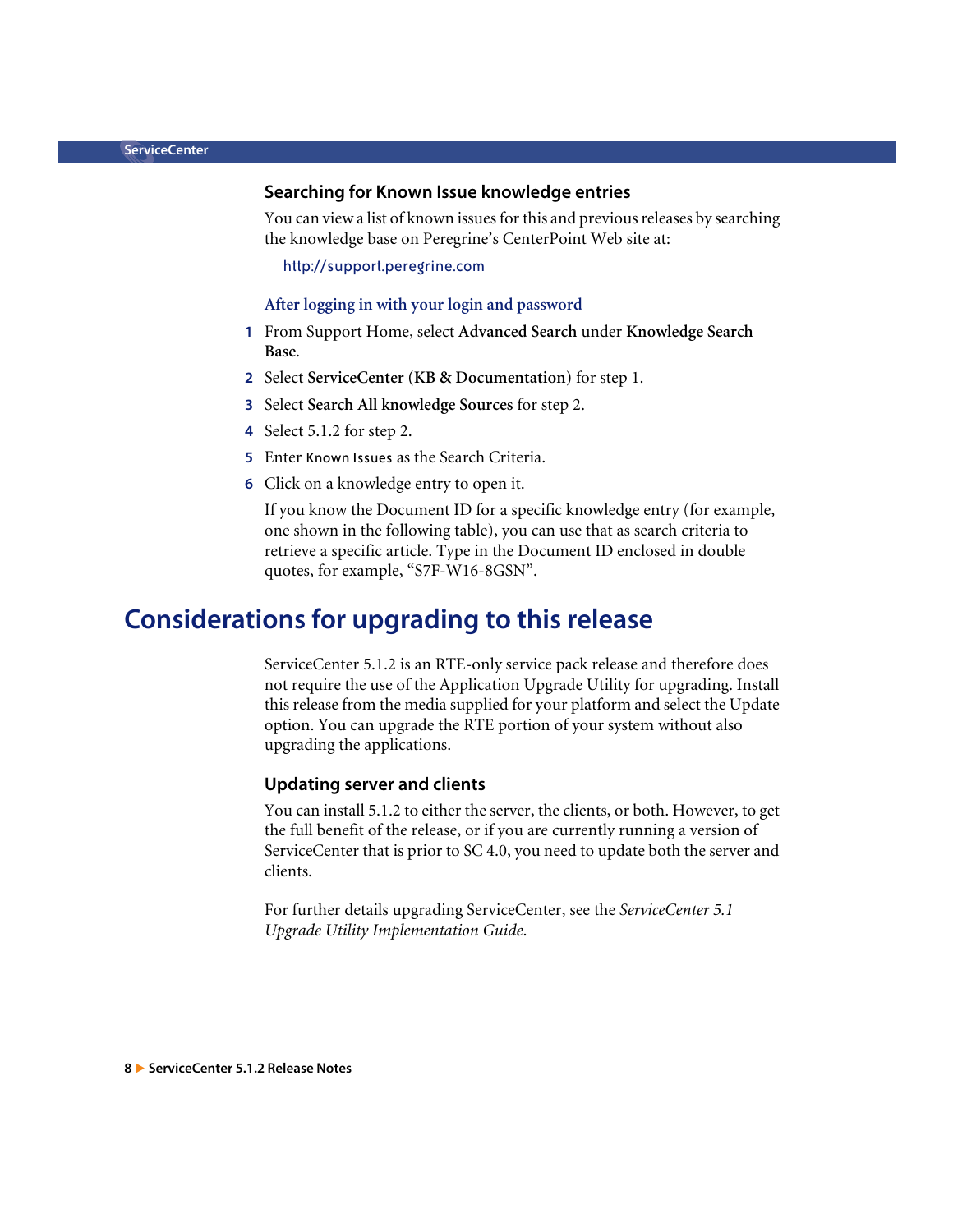# <span id="page-8-0"></span>**ServiceCenter documentation**

ServiceCenter documentation is available in a range of media and sources:

- On-line, as installed with ServiceCenter 5.1 and downloadable from CenterPoint Web. (See *[On-line guides \(HTMLs\)](#page-8-1)* on page 9.)
- Printable, as included on the ServiceCenter 5.1 Documentation CD and downloadable from CenterPoint Web. (See *[Updating your documentation](#page-8-2)* [on page 9](#page-8-2).)
- Printed and bound books. (See *[Ordering printed guides](#page-9-0)* on page 10.)

## <span id="page-8-1"></span>**On-line guides (HTMLs)**

The ServiceCenter guides other than installation guides are now available on-line in HTML format. You can install them as part of the your ServiceCenter installation or download them from CenterPoint Web (see *[Updating your documentation](#page-8-2)*, in the next section).

#### **To access the on-line guides in a Windows installation**

- **1** Select Start > Programs > ServiceCenter > On-line Guides to display the menu of available guides.
- **2** Click on the title of the on-line guide that you wish to view.
- **3** Instructions for navigating within the on-line guides are included at the start of each document. A table of contents shows on the left. Click a topic to display it. Other search and index options are also available.

## <span id="page-8-2"></span>**Updating your documentation**

The most up-to-date editions of on-line (HTML) and printable (PDF) guides for ServiceCenter 5.1 and subsequent releases (including last-minute pre-release changes) are downloadable from CenterPoint Web.

#### **Complete on-line guides set**

You can download the complete on-line documentation package as a single ZIP or TAR file from the ServiceCenter 5.1 Documentation page on CenterPoint Web. For details of navigating this site, see *[Individual PDF or](#page-9-1)  [HTML guides](#page-9-1)*, in the next section.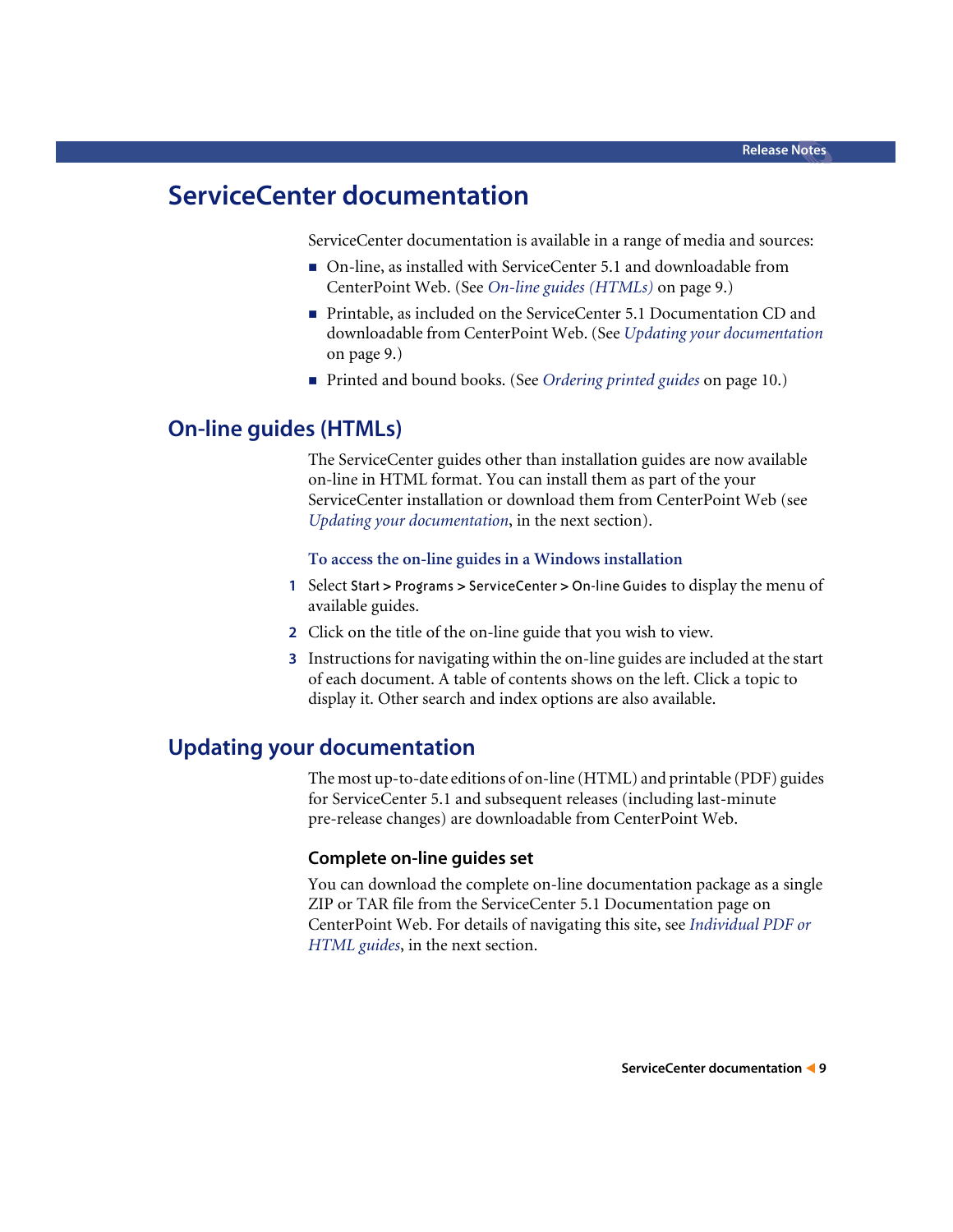After downloading the file, you can extract the guides and overwrite the files in your current ServiceCenter documentation directory. By default, the documentation directory is directly under the ServiceCenter root installation.

#### <span id="page-9-1"></span>**Individual PDF or HTML guides**

You can download individual PDF or HTML guides from Peregrine's CenterPoint Web site found at:

#### <http://support.peregrine.com>

#### **After logging in with your login and password**

- **1** From Support Home, select **ServiceCenter** from the **Choose a product** list in the left panel.
- **2** From **Support Resources**, select either **Documentation** or **Release Notes**.
- **3** Follow the path for the ServiceCenter version and category of documentation that you need.

For copies of the manuals, you can download PDF files of the documentation using the Adobe Acrobat Reader (also available from www.adobe.com). Additionally, you can order printed copies of the documentation through your Peregrine Systems sales representative.

## <span id="page-9-0"></span>**Ordering printed guides**

In the interests of navigation, searchability, upgradability, and efficiency, the primary medium for ServiceCenter 5.1 documentation is softcopy, available on the Documentation CD and from Peregrine's CenterPoint Web.

One set of printed installation and upgrade guides comes with the software shipment. In addition, you can order printed copies of these and other guides at nominal cost.

#### **After logging in with your login and password**

- **1** From Support Home, select **ServiceCenter** from the **Choose a product** list in the left panel.
- **2** From **Support Resources**, select **Release Notes**.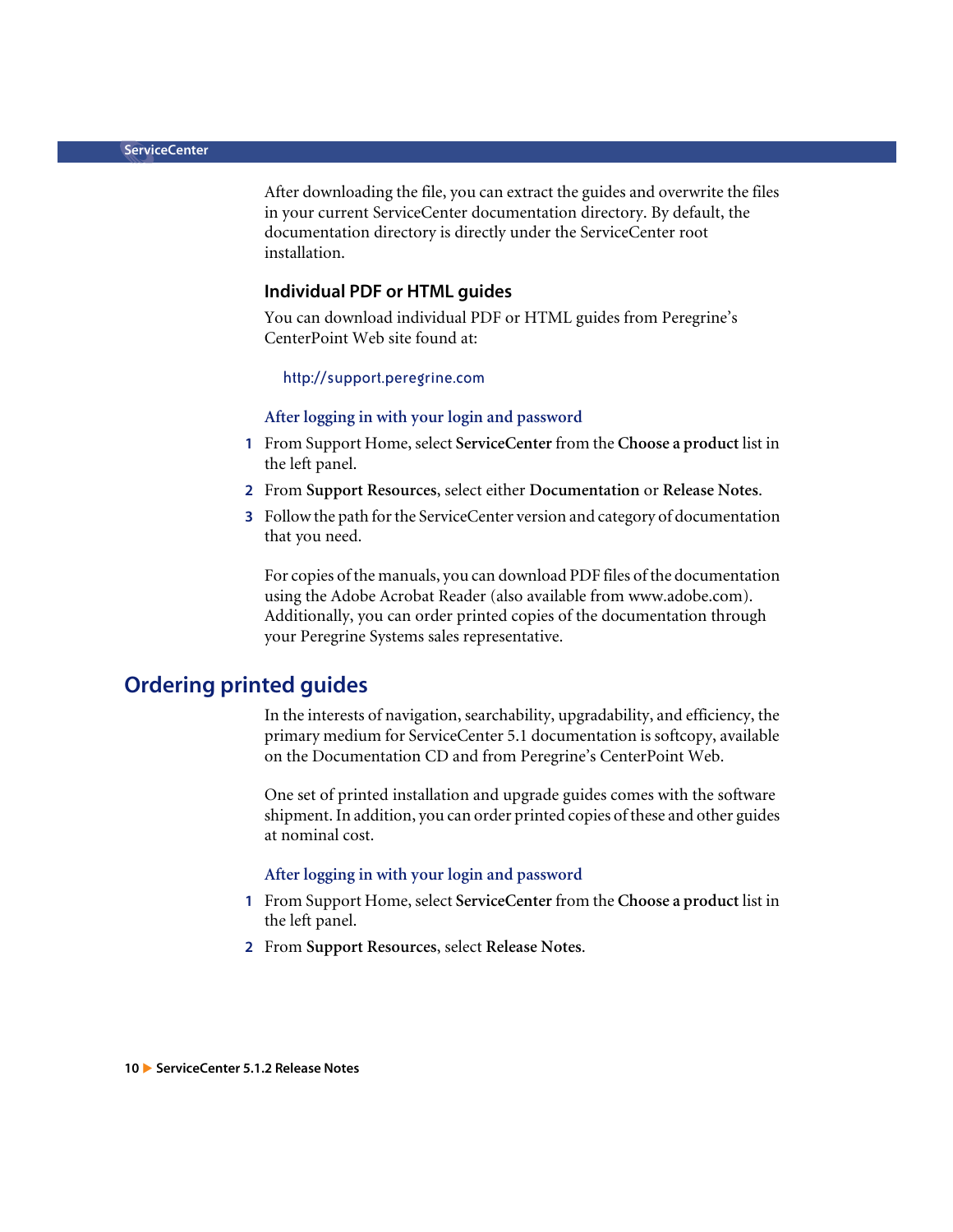- **3** Follow the path for the ServiceCenter version and category of documentation that you need.
- **4** Click **Order Books** to display a page for entering your order.

## <span id="page-10-0"></span>**Compatibility matrix**

The compatibility matrix, including version details for servers, clients, Peregrine products cross-compatibility and integration, is available on Peregrine's CenterPoint Website, found at:

<http://support.peregrine.com>

#### **After logging in with your login and password**

- **1** From Support Home, select **ServiceCenter** from the **Choose a product** list in the left panel.
- **2** Select **Compatibility Matrices** from the list on the left. Follow the path for the ServiceCenter version you require.

# <span id="page-10-1"></span>**Need further assistance?**

For further information and assistance with this release or ServiceCenter in general, contact Peregrine's Customer Support.

## <span id="page-10-2"></span>**Peregrine's CenterPoint web site**

Current details of local support offices are available through the main contacts shown below or through Peregrine's CenterPoint Web site at:

<http://support.peregrine.com>

**After logging in with your login and password**

X From Support Home, select **Phone Support** in the left panel to display the **Peregrine Worldwide Contact Information**.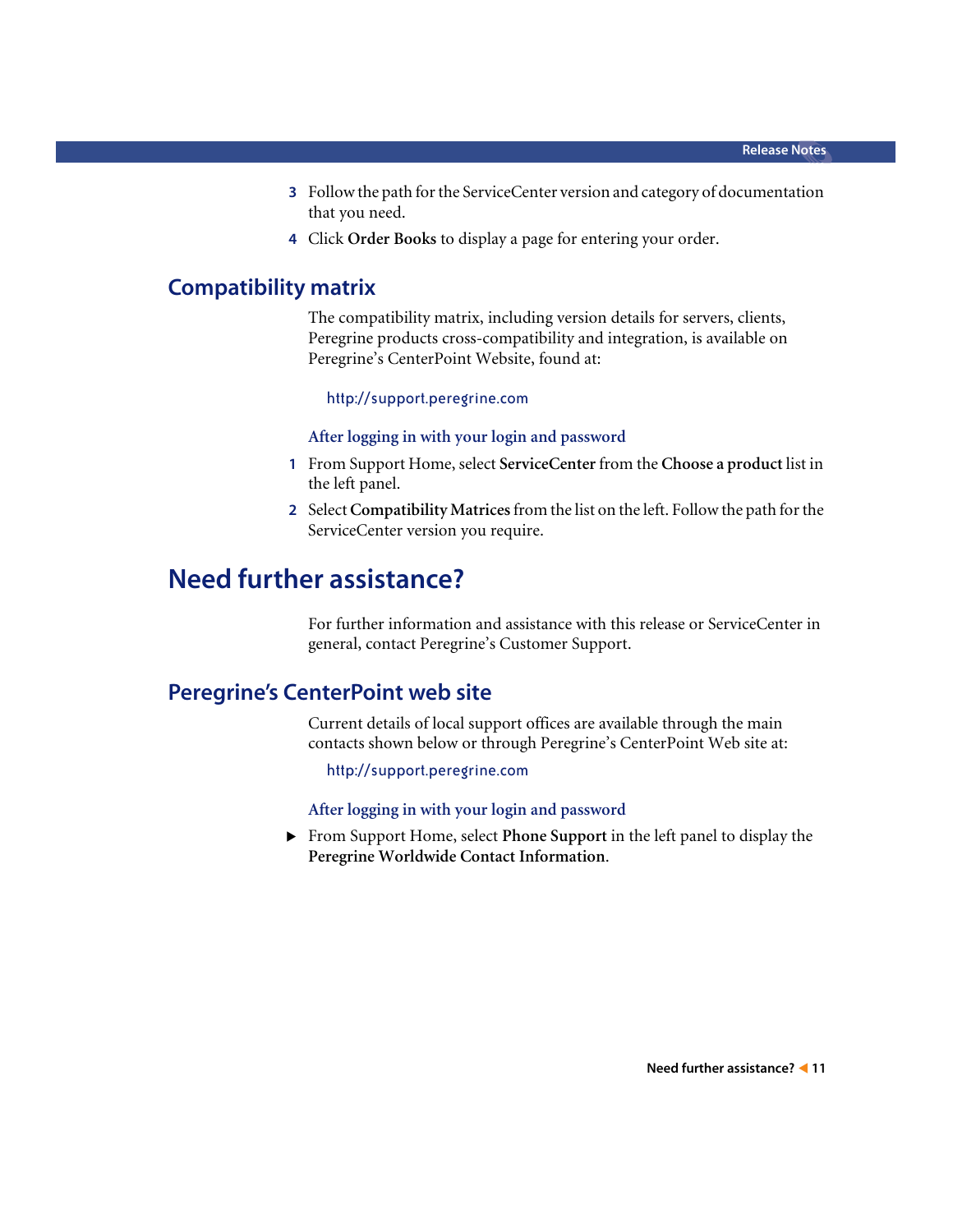# <span id="page-11-0"></span>**Corporate headquarters**

Contact Customer Support at Peregrine headquarters at:

| Address: | Peregrine Systems, Inc.          |
|----------|----------------------------------|
|          | Attn: Customer Support           |
|          | 3611 Valley Centre Drive         |
|          | San Diego, CA 92130 USA          |
|          | Telephone $+ (1) (858) 794-7428$ |
| Fax:     | $+ (1) (858) 480 - 3928$         |
| Email:   | support@peregrine.com            |